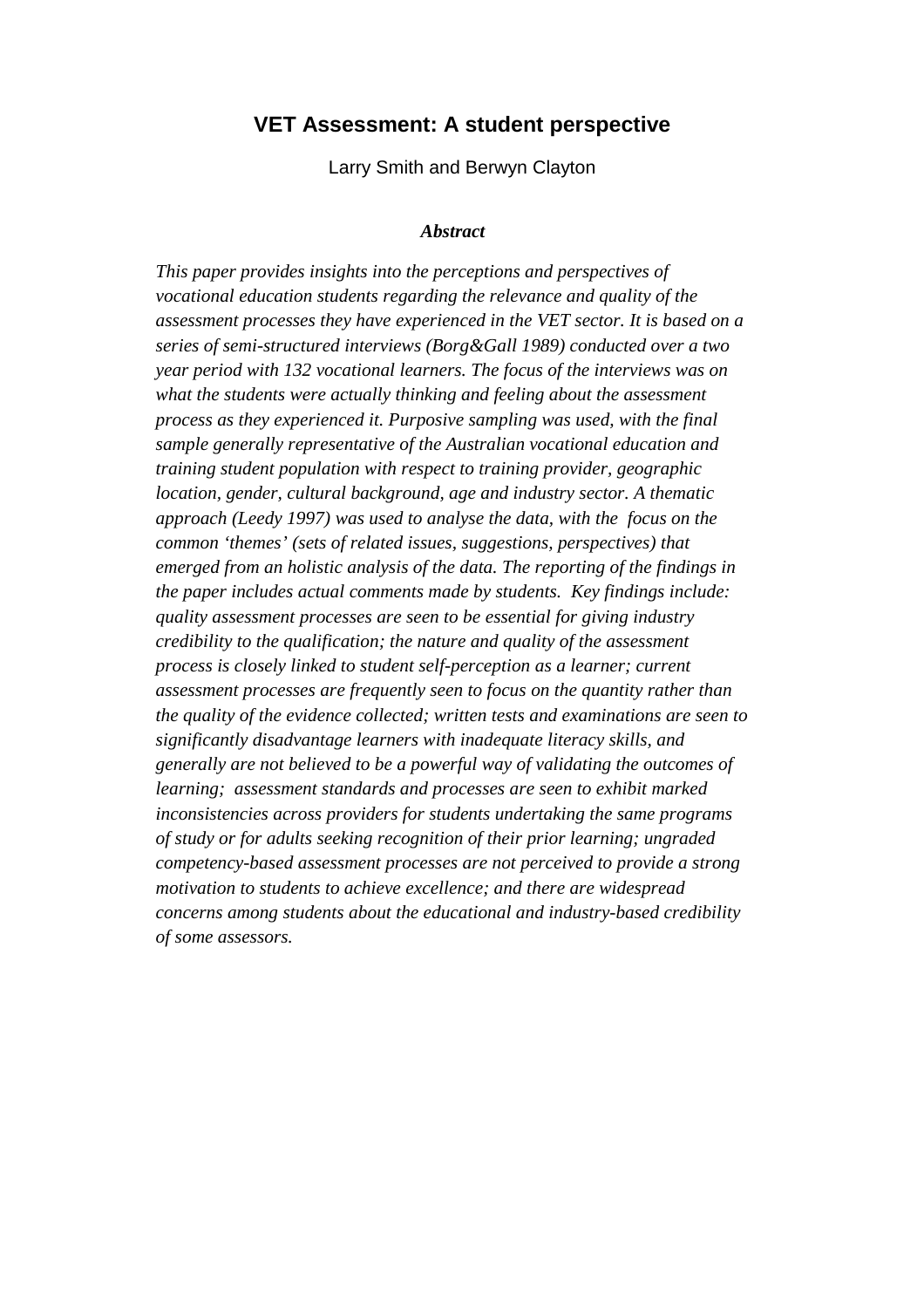### **Introduction**

This study draws on four research studies to provide insights into the perspectives of students regarding VET assessment. Although two of the studies primarily focused on recognition of prior learning, the experiences of students of assessment subsequent to their commencing their VET program were investigated as well as their RPL assessment experience.

Over the last four years, the authors of this paper have undertaken a range of funded and unfunded research studies that have focused on the personal or 'lived' experiences of students in the vocational education and training sector in Australia. An important component of all of these studies has been the collection of student insights and perspectives regarding the nature, effectiveness and usefulness of the formal and informal assessment processes they have experienced. Using the technique of secondary data analysis (Smith 2008), this paper presents the major assessment themes and issues highlighted by students through the four studies, along with actual comments made by the students interviewed that relate to each of the themes and issues. In order to maintain confidentiality, student comments are only identified by gender, area of employment, and age.

#### **The importance of the student perspective**

There are at least four reasons why student perspectives and insights should be directly included in the processes for developing policy and practice for VET assessment. First, as the direct recipients of vocational education and training, students are in a unique and powerful position to comment on the relevance and quality of the assessment processes and approaches. Learner feedback regarding the nature and quality of assessment is frequently sought by individual trainers and vocational lecturers at the end of a course for the purposes of improving individual programs and teaching strategies, but it is rarely sought with any rigour at the system level where 'broad brush' statistical information such as completion rates and employment outcomes generally are used to infer quality.

Second, the traditional notion of obtaining one set of skills or qualification(s) that will suffice for a lifetime of permanent employment, generally with the one employer, is no longer a sustainable model in a job market characterised as knowledge-based, flexible, customised, networked and global (Lunn 2004). In this environment, responsibility for learning for work increasingly must rest with the individual learner – not just the individual business or industry. In this context, it is reasonable to assert that the perspectives and insights of individuals about their vocational learning, including the assessment processes they experience, should be taken into account in the development of VET policy and processes.

Third, adult learning theory and research strongly suggests that adults have a "deep psychological need" to have direct input into the nature of the learning and assessment processes with which they engage (Knowles 1990:58). Similarly, Biggs (2003) argues that adults learn best when learning and assessment processes are tailored to suit the nature and experiences of the learner. It is reasonable to argue, therefore, that the needs, experiences, insights and perspectives of adult learners have a critical role to play in the design, development and implementation of quality VET assessment processes.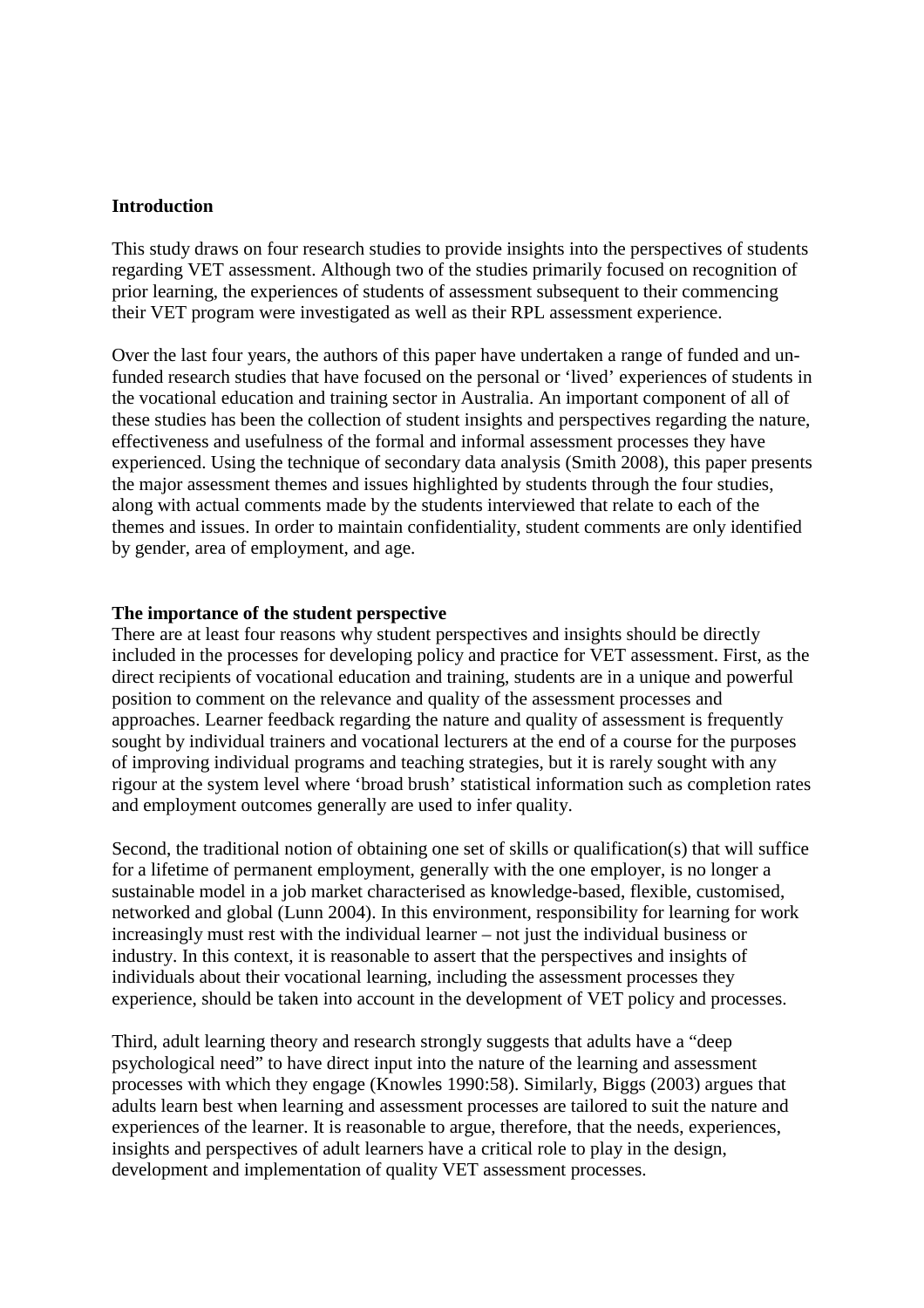Fourth, adult learning theorists consistently argue that adult learners are more likely to respond to assessment processes that provide them with 'internal' rather than 'external' motivation (Laird 2007, Raelin 2008, Velez 2006). Internal motivators include self-esteem, recognition, better quality of life, increased job satisfaction, and the greater self-confidence that comes from achieving success (Knowles,1990:63). Consequently, there would seem to be an imperative to ask vocational learners about their perspectives, experiences and insights of the assessment processes, and to actively listen to their answers.

## **Methodology**

The data for this paper was derived from four separate research studies conducted by one or both of the authors within the last four years: a national study into participant insights and perspectives of the recognition of prior learning in VET (Smith & Clayton 2009); background research for the Australian Country Background Report for the OECD activity on recognition of non-formal and in-formal learning (Misko, Beddie & Smith 2007); and two private consultancies conducted for VET institutions. The research design for each of these studies included a series of semi-structured interviews (Borg&Gall 1989) in which students were asked to comment on their experiences and perceptions of a wide range of VET issues, including VET assessment. Interviews were generally of 45 minutes to an hour in duration, and wherever possible, were conducted face-to-face (interviews with some respondents in remote areas of Australia were conducted by telephone).

The four studies provided a purposive sample for this paper of 132 current or past vocational education students from a range of social, cultural and employment backgrounds, as well as from both public and private training providers. In order to provide 'rich' illustration of important findings, twelve of the people interviewed for the 2009 Smith & Clayton study were also offered the opportunity to work with the researchers to construct autobiographical case studies of their experiences as learners (Creswell 2005). Autobiographic case studies are based on the personal reflections of the respondents, are written in the respondents' own words, and present the information they want to convey in the form in which they want to present it without any editing or suggestions from the researchers.

The data derived from student interviews in the four research studies was subjected to secondary data analysis (Smith 2008). Secondary data analysis generally refers to the analysis (or re-analysis) of existing data that were originally collected for another purpose. It differs from replication research in that no new data are collected. Analysis followed a thematic approach (Leedy 1997) in which the focus was on the common 'themes' (sets of related issues, suggestions, perspectives) that emerged from an holistic analysis of the data. The Leximancer V3.07 software program was the primary tool employed to analyse the information and to extract major themes, issues and ideas.

#### **Student perspectives: why quality assessment is important**

The students interviewed in the studies identified four major reasons why they considered quality assessment to be important:

- 1. It is necessary in order to attain a formal qualification;
- 2. It ensures that they meet the competencies expected or desired by their employer;
- 3. It enhances their self-perception as learners; and
- 4. It can improve the quality of the learning experience.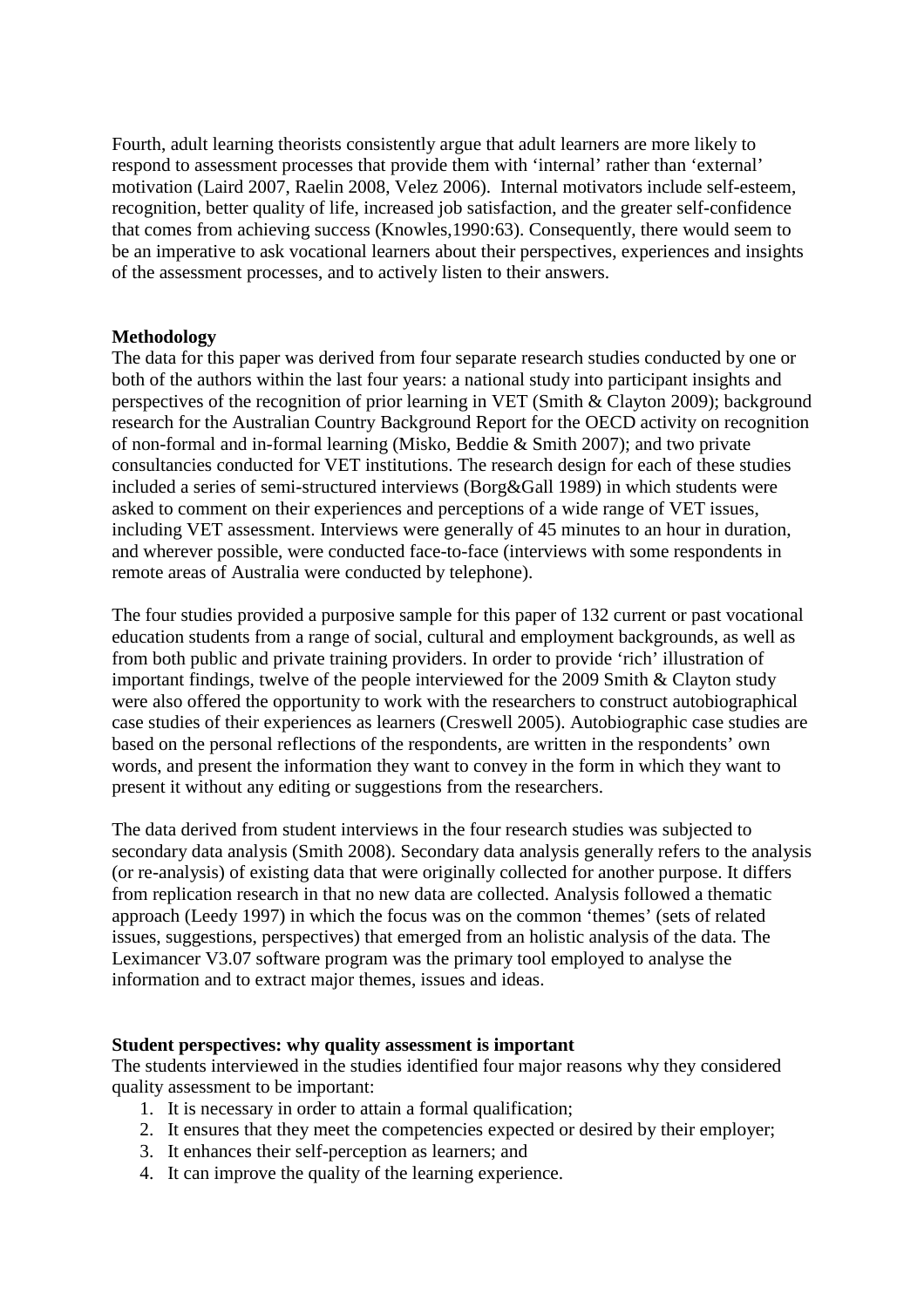Attaining a formal qualification was seen to be important because it assists in accessing and keeping relevant employment, gaining a promotion; and improving their 'status' among peers. In turn, quality assessment was seen to be necessary if the qualification attained was itself to be considered 'quality' by potential or current employers.

*"If you've got a certificate or diploma, employers see you as having the knowledge and skills they need to help their business. You're much better placed than someone without a qualification when you go for a job.." (Female, electrical, 23 years)* 

*"If you want to get a promotion, you've got to have the qualifications. It also tells the boss that you are keen, that you're committed, that you want to improve yourself." (Male, small business, 28 years)* 

*"If the assessment is crap, then people say the qualification is crap." (Female, business, 48 years)* 

Many of the people interviewed were directly supported through their training by their employer. The perception was that the employer had identified competencies necessary for the growth or survival of the business, and that it was a reasonable expectation for employees to undertake training to meet those competencies – as long as it did not cost adult learners personally.

*"The boss is paying for this course. It's something she wanted me to do. The business is expanding next year, and we need people who can do the things needed for that expansion. I don't mind helping the business." (Female, hairdresser, 32 years)* 

*"Our business is changing all the time. We have to, because our competitors are always coming out with new ideas, new products. We've got to change or we'll go out of business, which means that I will be out of a job. And if the business has to change, then it's pretty obvious that I have to learn new things, new ways of doing my job." (Male, accounting, 43 years)* 

Self-perception is about how we see and value ourselves, and in turn, how we believe that the outside world sees and values us (Smith  $&$  Kling 2011). In turn, the literature on adult learning suggests that self perception is a major determinant of our motivation to learn as well as of our beliefs regarding our capacity to achieve our goals and ambitions (Knowles 1990, Smith & Clayton 2009, Whittaker et al. 2006). For the people interviewed in our studies, quality assessment is very important because it provides the link between the achievement of valued learning outcomes and their self-perception as a learner. The respondents consistently reported that successfully completing a piece of assessment changed the way they viewed themselves as learners because it was overt proof that they are capable of learning and achieving.

*"It's amazing how much you really have done and learned in your life, but you'd never realise it thinking about it yourself. Doing my Certificate helped me to realise just how much I really had achieved. It made me feel so good and so confident about myself as a student". (Female, hairdressing, 26 years)*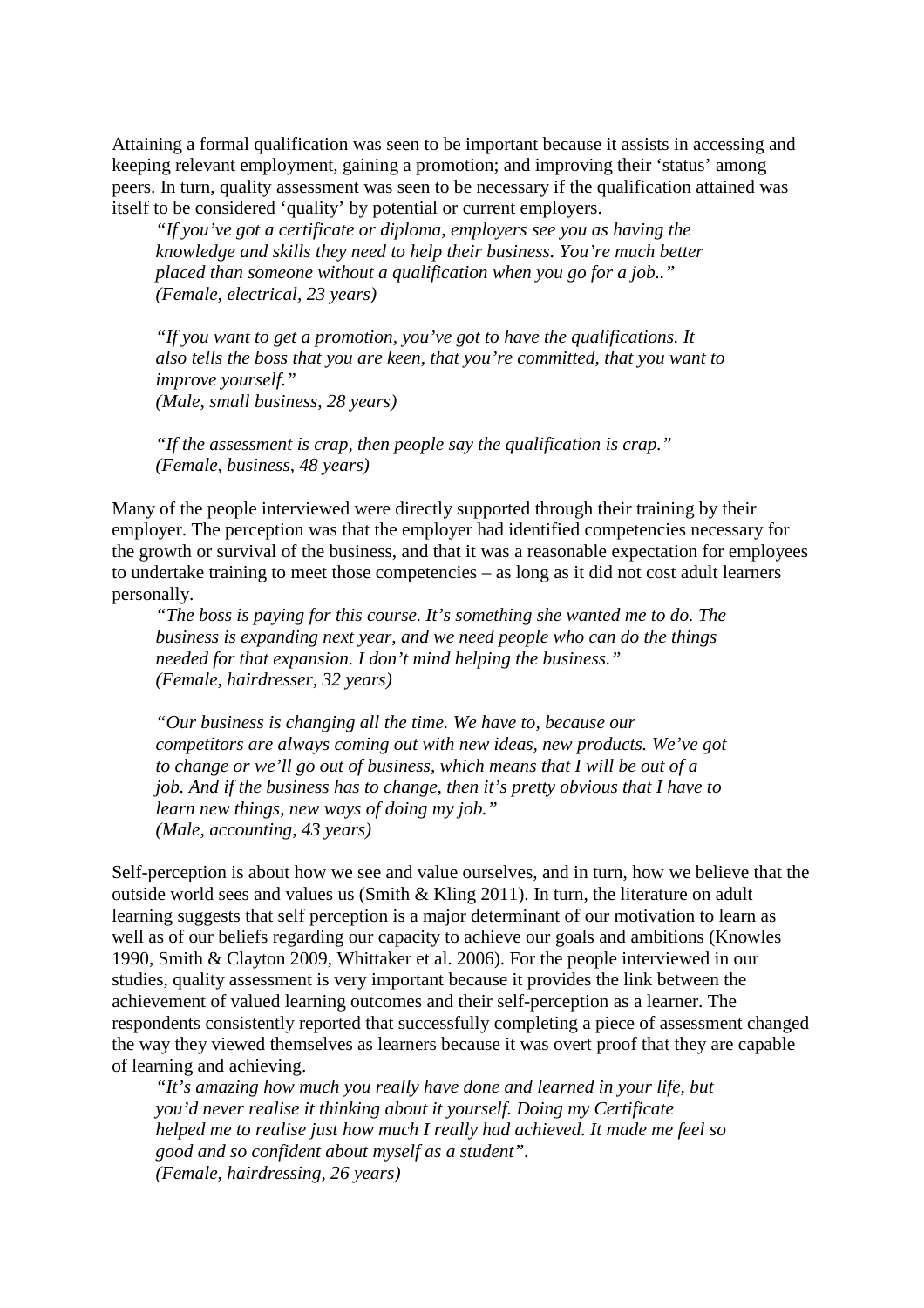*"Getting my Certificate, passing my exams and practical tests, it made me feel so good about myself. I felt so much more confident about what I could do." (Male, electrical, 35 years)*

Almost all of the students interviewed saw assessment as an important feedback mechanism to assist their learning and learning style. Formative assessment was strongly supported, although some concerns were raised about processes that did not keep checking that what has been learned and assessed is retained over time.

*"Doing regular assessments helps you to identify where your weaknesses are – to know what you have to spend more time on on learning or practising". (Male, construction, 22 years)* 

*Regular assessments lets you know that you're doing things right, that you're not wasting your time doing something that's wrong". (Female, hairdressing, 21 years)* 

*I have a problem with doing one thing, testing it, and then moving on to something else. I forget things quickly, and if we don't keep coming back to something just because I passed a test on it, I forget how to do it before I even finish the course." (Male, plumbing, 28 years)* 

#### **Student perspectives: the assessment of formal learning**

'Formal learning' is learning that takes place through a structured program of instruction and that is linked to the attainment of a formal qualification or award (Smith&Clayton 2009). The students interviewed in our studies identified four major sets of issues relating to the assessment of formal learning:

1. The adult learners we interviewed strongly believe that there is an excessive emphasis on summative assessment in their programs, and on the quantity rather than the quality of information collected for validating learning outcomes. As a result, they believe that insufficient time is often devoted to teaching and practical application because an inordinate amount of time is taken up with assessment. This was posited as the reason why, in the view of many of the students, training focusses on meeting the specific requirements of the assessment plan, which in turn is seen to limit the capacity for learners to develop a broader and more integrated understanding of their discipline area.

*"We seem to spend all our time doing assessments. The big problem is you usually haven't been taught enough or had enough time to practice things to do well on the tests. It'd be a lot better if they spent more time teaching and less time assessing".* 

*(Female, hairdressing, 29 years)* 

*"Everything we learn is directly linked to the assessment. If it's not in his [the teacher's] assessment plan, then we don't do it. You can say 'what about if I do this?' and the reply will be 'worry about that when you finish your Certificate – you don't have to know anything about that for the test'"*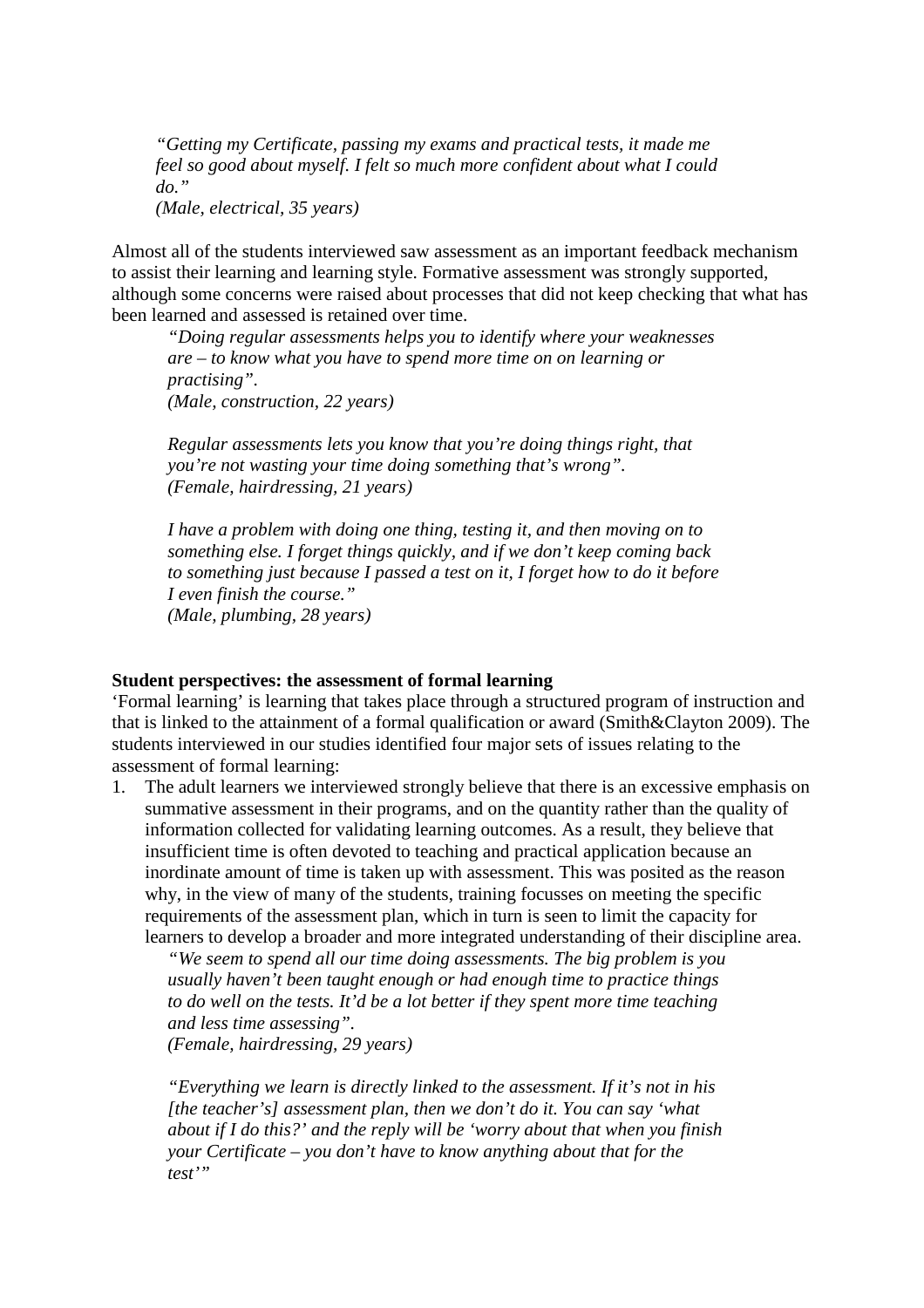*(Male, carpentry, 26 years)* 

2. The learners interviewed for our studies reported that written tests and examinations are still used extensively (in some discipline areas at least) for assessing underpinning knowledge and skills. The belief was that this significantly disadvantages students with literacy difficulties, particularly those in equity groups such as migrants, Indigenous Australians and people from low socio-economic backgrounds. Written tests are seen to be "an easy option for teachers", with holistic judgments made from a range of assessment approaches providing much more valid information about learning outcomes and levels of achievement. The concern was also expressed that assumptions about an individual's competence and achievements are often made by assessors on the basis of the language skills of the person being assessed.

*"I knew most of the stuff in the examination, but I didn't do very well because I didn't understand what was actually being asked. The way the questions were worded was very complex – very confusing when English is not your first language" (Female, business, 32 years)* 

*"I've never been good at reading and stuff like that. The exam was unfair. It was full of big words that I couldn't understand. My boss tells me that I know all the stuff and am a great worker, but I failed the exam because I couldn't understand the writing. It's just not fair". (Male, automotive, 21 years)* 

*"If you're good at writing, the teachers think you're intelligent, and if you're bad at writing, the teachers think you're stupid.?" (Male, electrical, 25 years)* 

3. The adult learners interviewed for our studies expressed grave concerns about the consistency of assessments across training providers, and also across trainers within the same training organisation. Many of the students interviewed questioned why a system of moderation of assessments, as they experienced in the schooling system, was not a strong feature of the vocational education and training system.

*"Everyone knows that some places mark you easier than others, and that some places make it much harder to get through. What's not fair is seeing some people getting through with the same Diploma as you, and you know that they don't know half the stuff they should and that they are always stuffing up in the workplace"* 

*(Female, business management, 24 years)* 

*"As someone working in the area of quality assurance, I'm amazed at how little quality assurance there is across training providers in this country. There doesn't seem to be any mechanism, or formal mechanism anyway, for ensuring that standards are roughly the same across providers. What really worries me is that I know lots of people who pick their training provider on the reputation for having really easy assessment, not on the basis of the quality of the training" (Male, business management, 39 years)*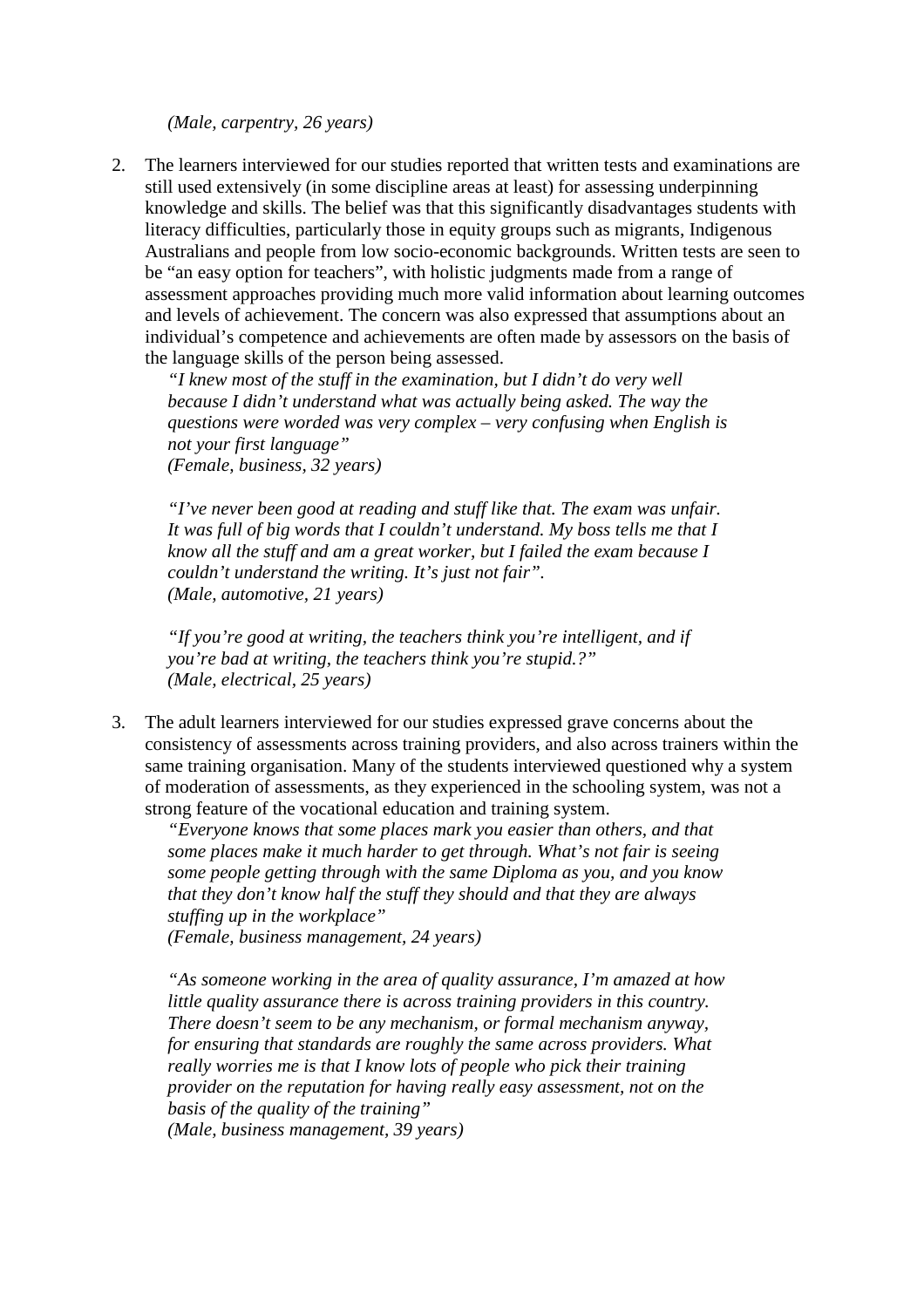4. Most of the students interviewed for our studies were involved in courses that had nongraded competency-based assessment. The lack of grades generally was considered to be a major disincentive for students to strive for excellence. All of them had emerged from school systems in which grades were used to tell them not just whether they had achieved defined standards, but also how well they had achieved those standards. Much of their motivation to learn is reportedly driven by the notion of 'how well' they are doing – achieving at the highest possible standard is an aim that, in the view of those interviewed, grades are required to assess.

*"I really can't come to terms with this business of no grades. I mean, I work really hard and know that I know much more than my mate and can do things much better than him, yet the system tells us we're both the same. I mean, that doesn't give you much motivation to really drive yourself with your studies. It's also very unfair when you go for a job because the boss thinks you're both the same" (Male, plumbing, 23 years)* 

*"We used to get grades at school, and it was good because you could see yourself improving, and you got a reward for working hard." (Male, business management, 21 years)* 

### **Student perspectives: the assessment of non-formal and informal learning**

'Non-formal learning' is "learning that takes place through a structured program of instruction but does not lead to the attainment of a formal qualification or award" (Smith & Clayton 2009,p.8). 'Informal learning' differs from non-formal learning in that it is "not intentionally accessed by the learner, and thus is neither structured nor institutionalized" (Smith & Clayton 2009,p.9). The OECD (2005) defines informal learning as the learning that results through experience of daily work-related, social, family, hobby or leisure activities.

Non-formal and informal learning generally is assessed through the formal process of Recognition of Prior Learning (RPL) which seeks to determine the extent to which an individual has achieved the required learning outcomes, competency outcomes, or standards for entry to, and/or partial or total completion of, a qualification (Misko et al. 2007, Smith & Clayton 2009). The students interviewed in our studies identified six major sets of issues relating to the assessment of non-formal and informal learning:

1. Assessment of non-formal and informal learning is strongly dependent on the literacy and communication skills of the candidate. Many of those interviewed indicated that they had significant difficulty reading, understanding and completing the documentation that accompanied RPL assessments. Further, they argued that a process that is so heavily dependent on understanding the documentation is more likely to measure literacy and communication skills rather than student learning.

*"I was totally bamboozled by the language. I had no idea what information I was being asked for, or how I was supposed to complete the forms" (Female, business, 46 years)* 

*"They seem to think you have good English, even if you haven't. I am a migrant. English is the third language spoken in my home. They must ask questions and things in a better way. Why all the big words that we do not know what they mean?"*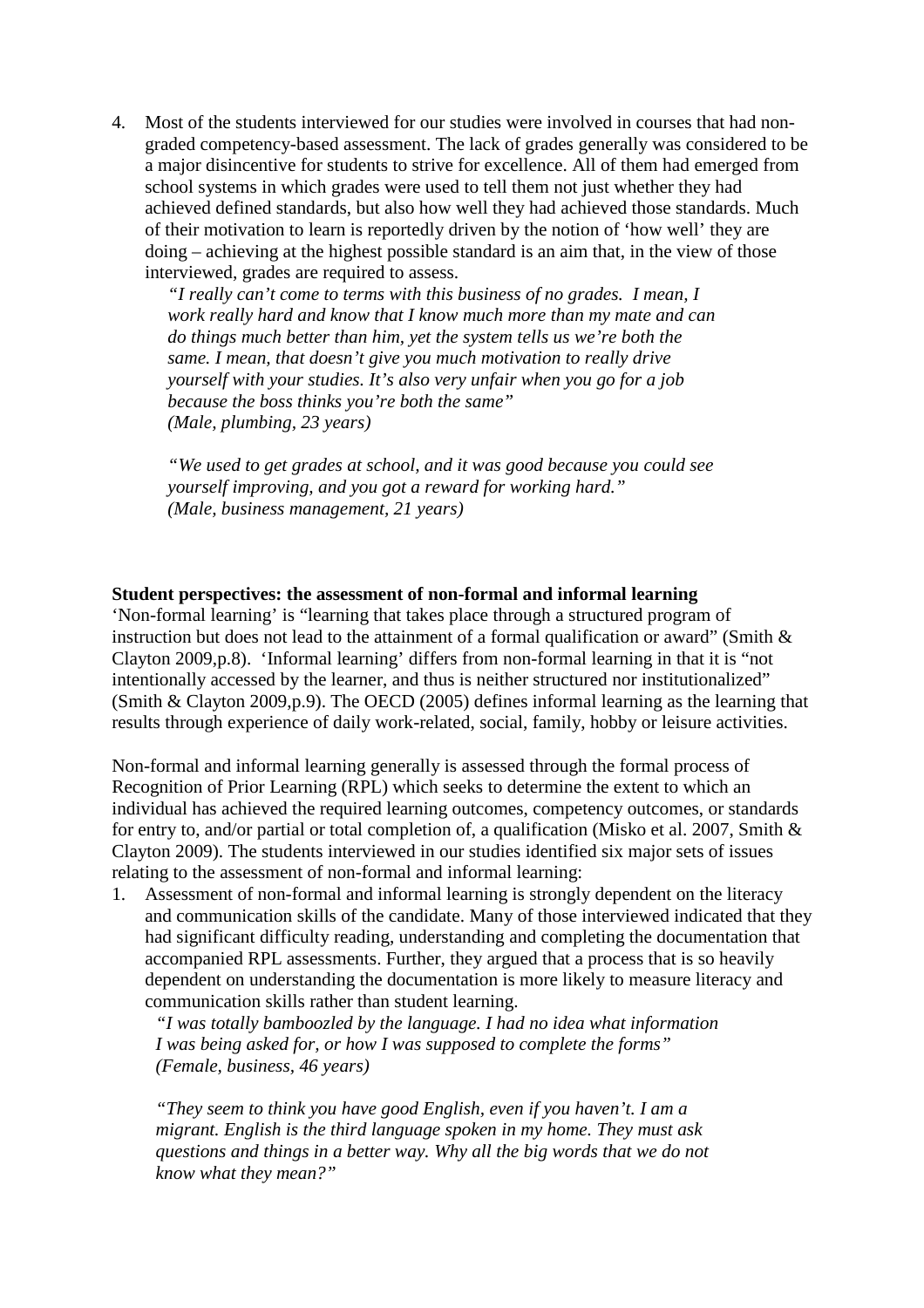*(Female, hospitality, 37 years)* 

*"The College isn't knowing what my skill is. I have lot experience. I have done much. I have learned much. But their testing, I cannot understand what they ask, so how can I tell them what I know?" (Male, construction, 51 years)* 

2. It was the opinion of many of the adult learners we interviewed that their RPL assessment was not conducted in a rigorous and comprehensive manner, and that evidence was assessed in a very perfunctory way. They generally believed that the major reasons for this were that the staff conducting the assessment did not believe in the legitimacy of any learning acquired outside of formal education and training programs, and that VET Institutes did not consider RPL to be 'cost-effective'.

*"The language and body language of the teachers when you talk to them about RPL is a real put down. They don't seem to think it is something you should be doing". (Male, business, 29 years)* 

*"The assessor said to me: 'The reason we're doing this is to see if you are as good as those who have done the proper course. The problem is that you haven't really learnt properly, which will put you at a disadvantage'." (Male, management, 31 years)* 

3. The evidence requirements for many RPL assessments are viewed by participants to be excessive. The issue is about balancing the quality dimension of having sufficient relevant evidence and the motivational dimension of minimizing bureaucracy for candidates.

*"Some examiners seem to want a semi-trailer full of documentation to confirm even the simplest competency. If you know your trade, you don't need mountains of evidence. You just need the right evidence". (Female, hairdressing, 41 years)* 

*"You can either do it or you can't. Surely they can assess that quicker than they do. They seem to be more interested in collecting masses of written stuff to protect their backsides, rather than actually judging us as professionals, in the way professionals judge professionals". (Male, electrical, 56 years)* 

4. Many of those interviewed expressed concern about the industry-credibility of the assessor in their discipline area, and thus about the assessor's capacity to make appropriate and reliable judgments about the learning outcomes achieved.

*"It quickly became obvious that the assessor did not know anywhere near as much about aged care as I did, and clearly had spent very little time in a facility, at least in the last few years when so much has changed. How, then, could she be making valid assessments about my knowledge and skill".* 

*(Female, aged care, 41 years)* 

*"The assessor was telling me I wasn't doing things the right way, but I was. It's the way we do things now in the trade – ask anyone actually*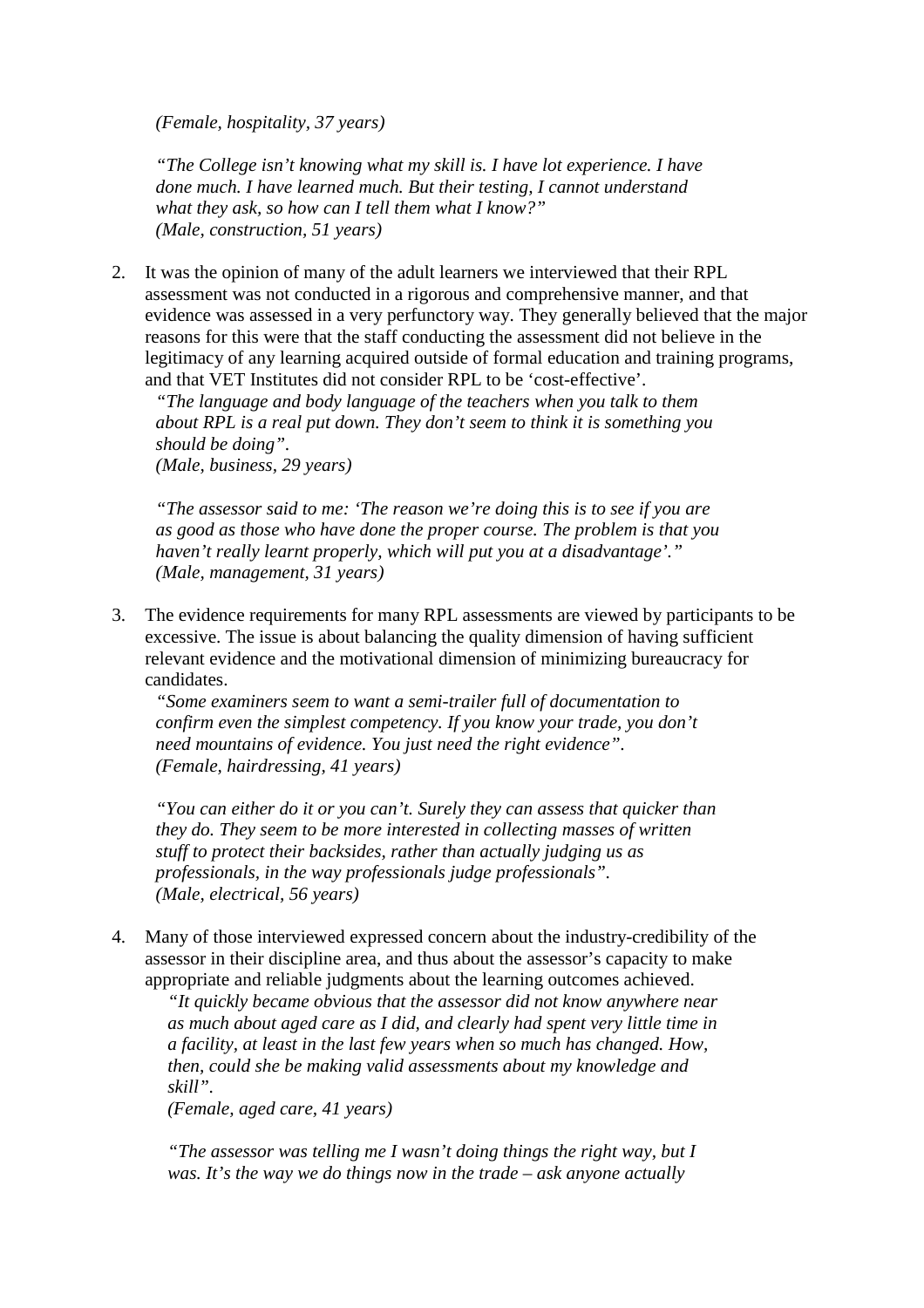*working out there and they'll tell you. The way he was wanting me to do things went out years ago. How can he have been chosen to assess my knowledge and skill levels?" (Male, electrical, 32 years)* 

5. Many of the adult learners interviewed for our study raised questions about the validity of assessing learning outcomes from a broad range of work-based experience via written tests and simulations.

*"It really seemed wrong to me. I was tested in an office at the College on things I do all day every day on the factory floor. How can a guy sitting behind a desk in an office say what I can and can't do when I'm working with the machinery in the factory?" (Male, manufacturing, 44 years)* 

*"The only things I had to do were a written test and a role play with the assessor in her office. How does that let me show my communication skills? It is all so artificial" (Female, business communications, 47 years)* 

6. Several of the learners interviewed spoke about the advantages of "reflecting on what I have learned" by discussing issues in a group situation facilitated by the assessor. The concept of assessing the outcomes of non-formal and informal learning through group processes is an idea essentially not addressed in the literature. *"It was great to do the assessment in a group with other people, to have them challenge what you had to say or give it a different perspective. Listening to what they had to say also made me think about a lot of things I had done but probably wouldn't have remembered by myself.". (Female, information technology, 23 years)* 

*"It's good to be able to talk about what you have done along with people who, you know, aren't threatening but who, like, understand what you're saying and what you're going through. It gives you a lot more confidence. You tell the assessor lots of stuff that you wouldn't if it was just the two of you".* 

*(Female, business management, 24 years)* 

## **Summary and conclusions**

Secondary data analysis involves the re-analysis of data originally collected for another purpose. This chapter reports the findings from a secondary data analysis of interview data from four recent studies conducted by the authors that, among other things, addressed learner insights and perspectives regarding the quality and usefulness of formal and non-formal VET assessment in Australia.

The major findings from the secondary data analysis were:

• Assessment is seen by adult learners to be a critical process for giving public and industry-based credibility to the qualification they have achieved or intend to pursue;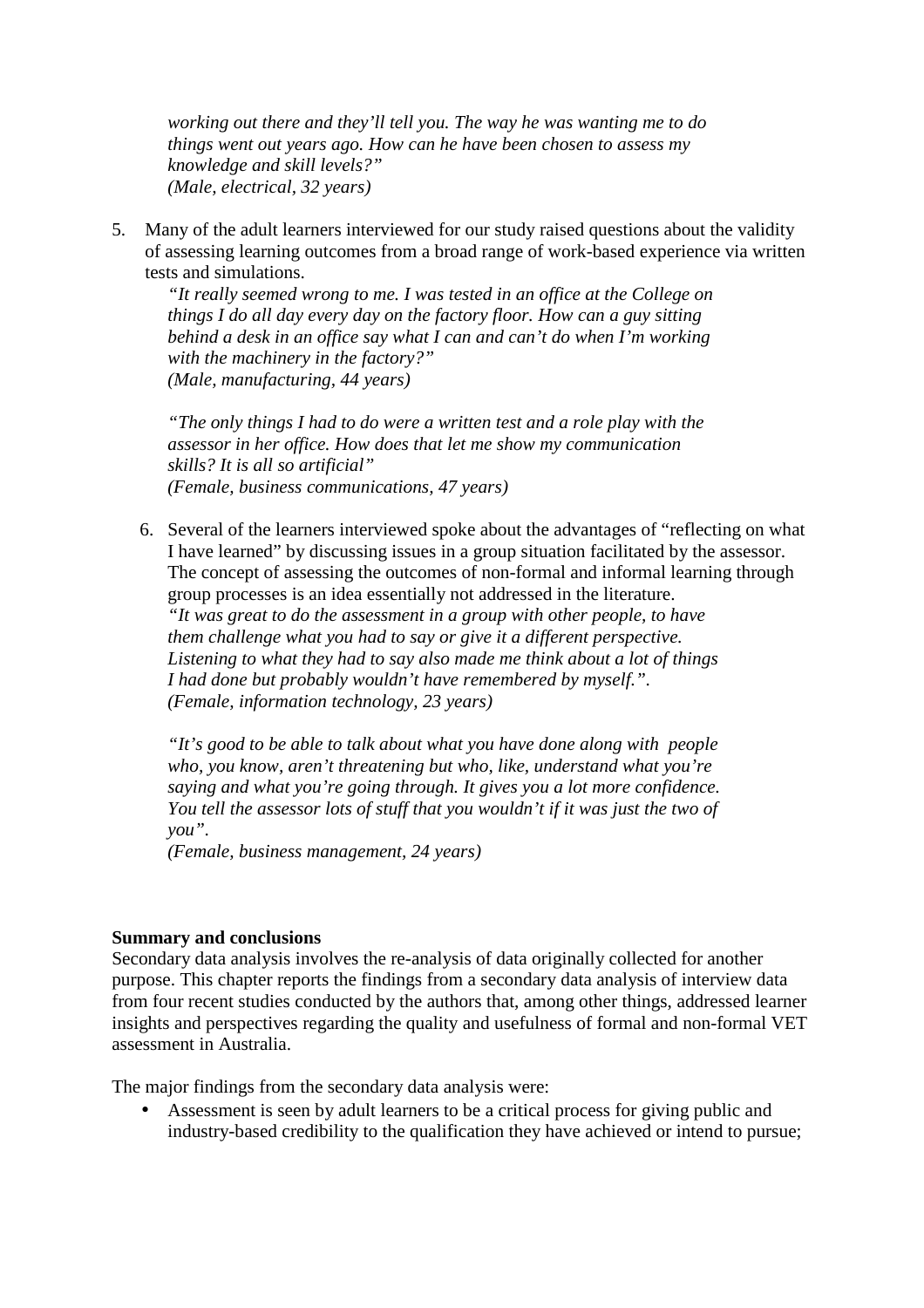- The link between assessment and self-perception as a learner is highly valued by adults because self-perception reportedly is a major motivator for learning, and success in the assessment process is a major contributor to positive self-perception;
- There appears to be a strong concern among VET students that current processes for validating learning outcomes appear to focus on the quantity rather than the quality of the evidence collected;
- Extensive use of written tests and examinations is seen to significantly disadvantage learners with inadequate literacy skills, and is not believed to be an effective way of validating the outcomes of learning;
- There is a strong perception among students of inconsistent assessment standards and processes across providers for students undertaking the same programs of study or for adults seeking recognition of their prior learning;
- Ungraded competency-based assessment processes are not perceived to provide a strong motivation for students to pursue excellence;
- There are widespread concerns about the educational and industry-based credibility of some assessors, and thus about their capacity to make valid judgments about the attainment of learning outcomes; and
- Self-reflection, including reflection in group settings, is suggested by some learners to be a powerful process for identifying and validating learning outcomes.

These findings suggest some important areas for further research. First, the link between assessment, self-perception as a learner, and motivation to learn needs to be explored further, particularly in terms of how the link can be leveraged to promote the quality and nature of learning. Second, the capacity of written assessment instruments to assess competency outcomes for students with inadequate literacy skills (such as many recent migrant students) requires rigorous investigation. Third, the development of feasible models for the moderation of assessment, both within and across providers, would appear to be a priority. Finally, the role of self-reflection in group settings as a process for identifying and validating learning outcomes needs to be investigated.

Collecting, analysing and acting upon feedback from learners about the quality of assessment processes is a critically important but chronically undervalued process for the VET system in Australia. The reality is that the vocational education and training system serves business, industry and the economy *through* the learning undertaken by students – that is the critical process on which all else depends. Adult learners view the system from the 'inside out' while business and industry view it from the 'outside in'. As a consequence, adult ;learners not only see issues from different and important perspectives but they will also identify issues and areas for improvement that will be hidden from other stakeholders. This is never more true than when validating the outcomes from vocational learning because assessment ultimately is the key public performance indicator of the VET system.. As G.K.Chesterton wrote: "One sees great things from the valley, only small things from the peak".

## **References**

Biggs,J. (2003). *Teaching for quality learning.* Buckingham, UK: Open University Press. Borg,W.R. &Gall,M.D. (1989) *Educational Research* New York: Longman